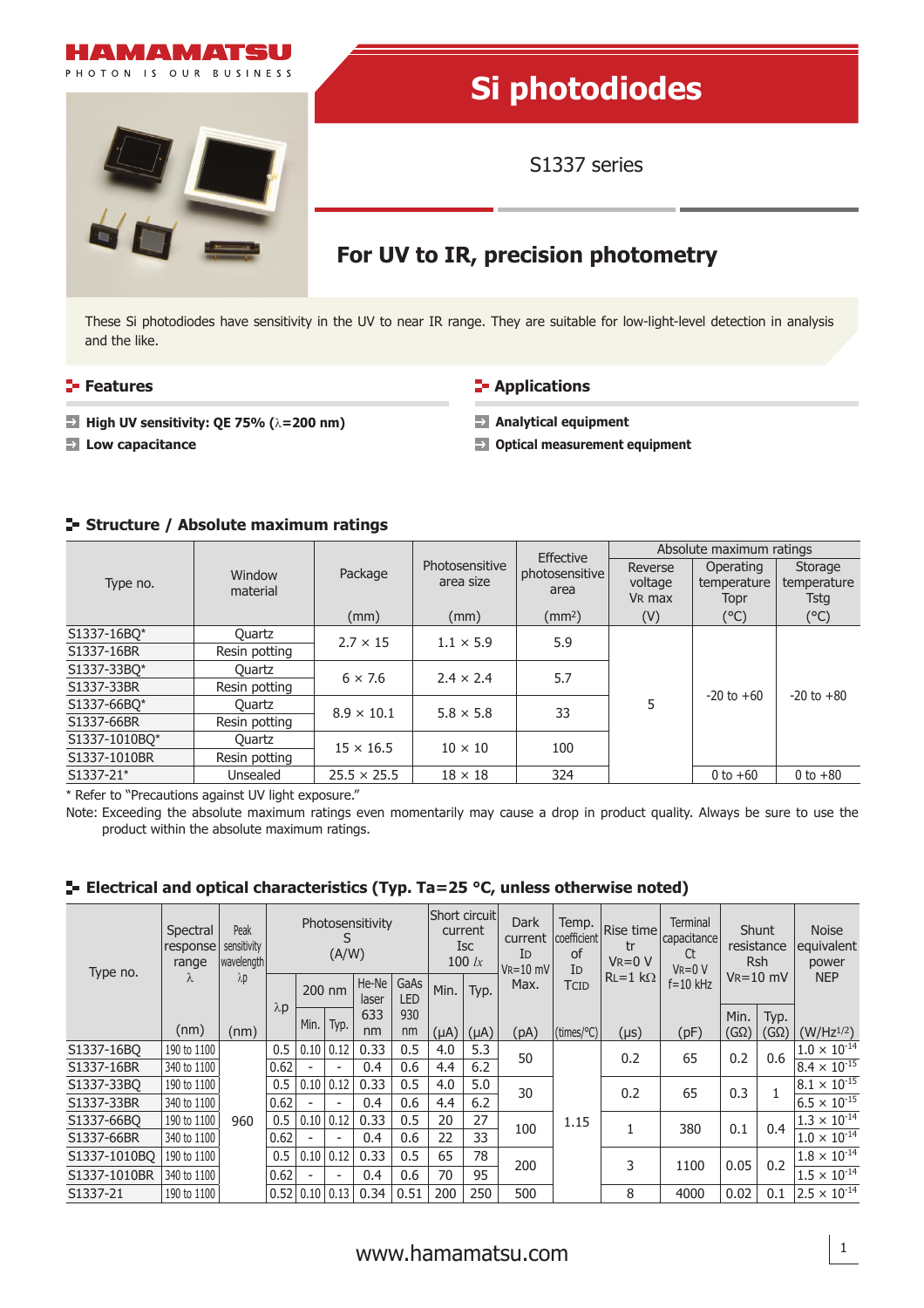### **Spectral response**



#### **Photosensitivity temperature characteristics**



#### **P** Dark current vs. reverse voltage

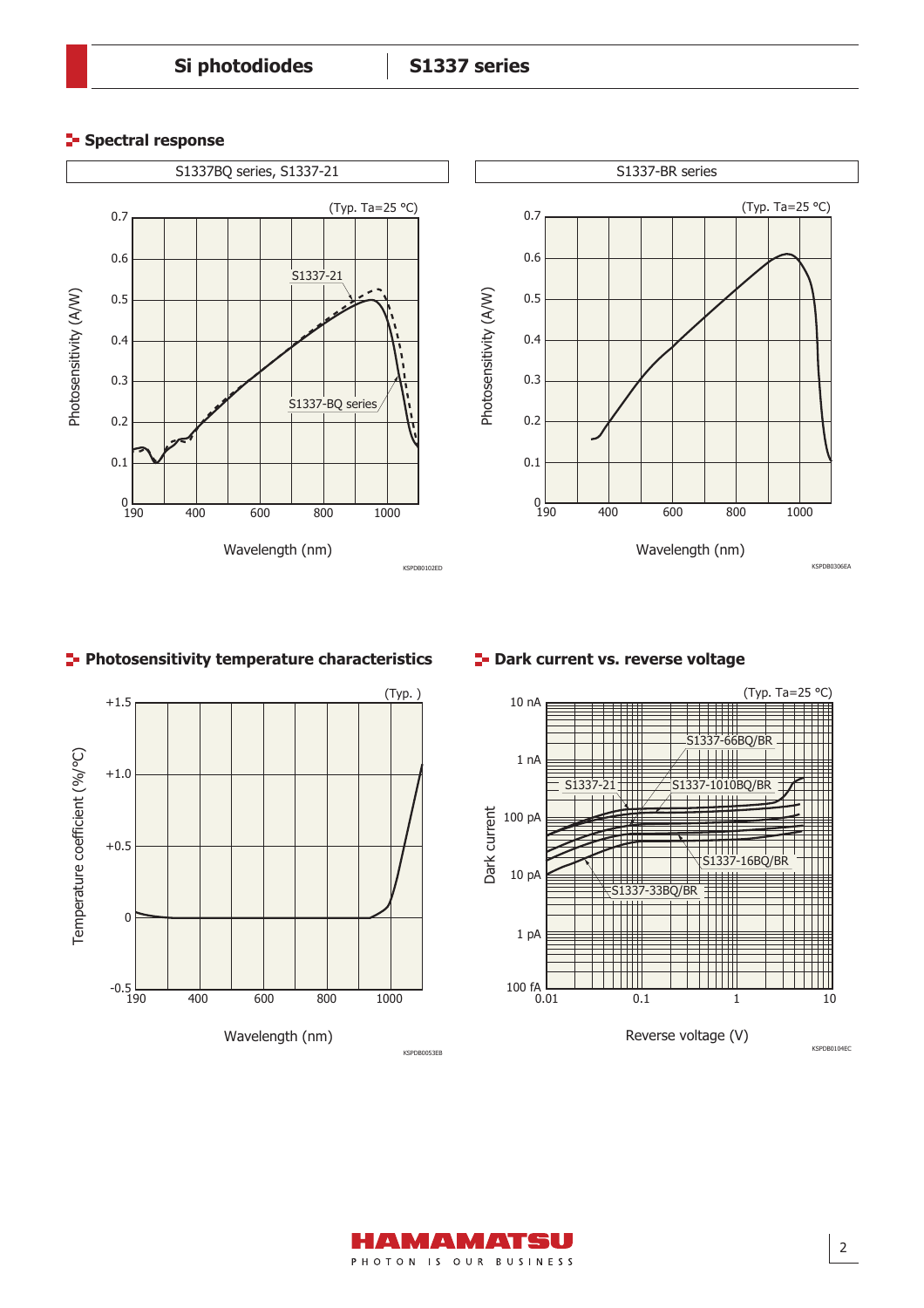**P** Dimensional outlines (unit: mm)





 $(2)$   $\rightarrow$   $(1)$ 

KSPDA0107EB

HAMAMATSU PHOTON IS OUR BUSINESS

 $(2)$   $\rightarrow$   $\rightarrow$   $(1)$ 

Anode terminal mark

> The resin potting may extend a maximum of 0.1 mm above the upper surface of the package.

KSPDA0108EB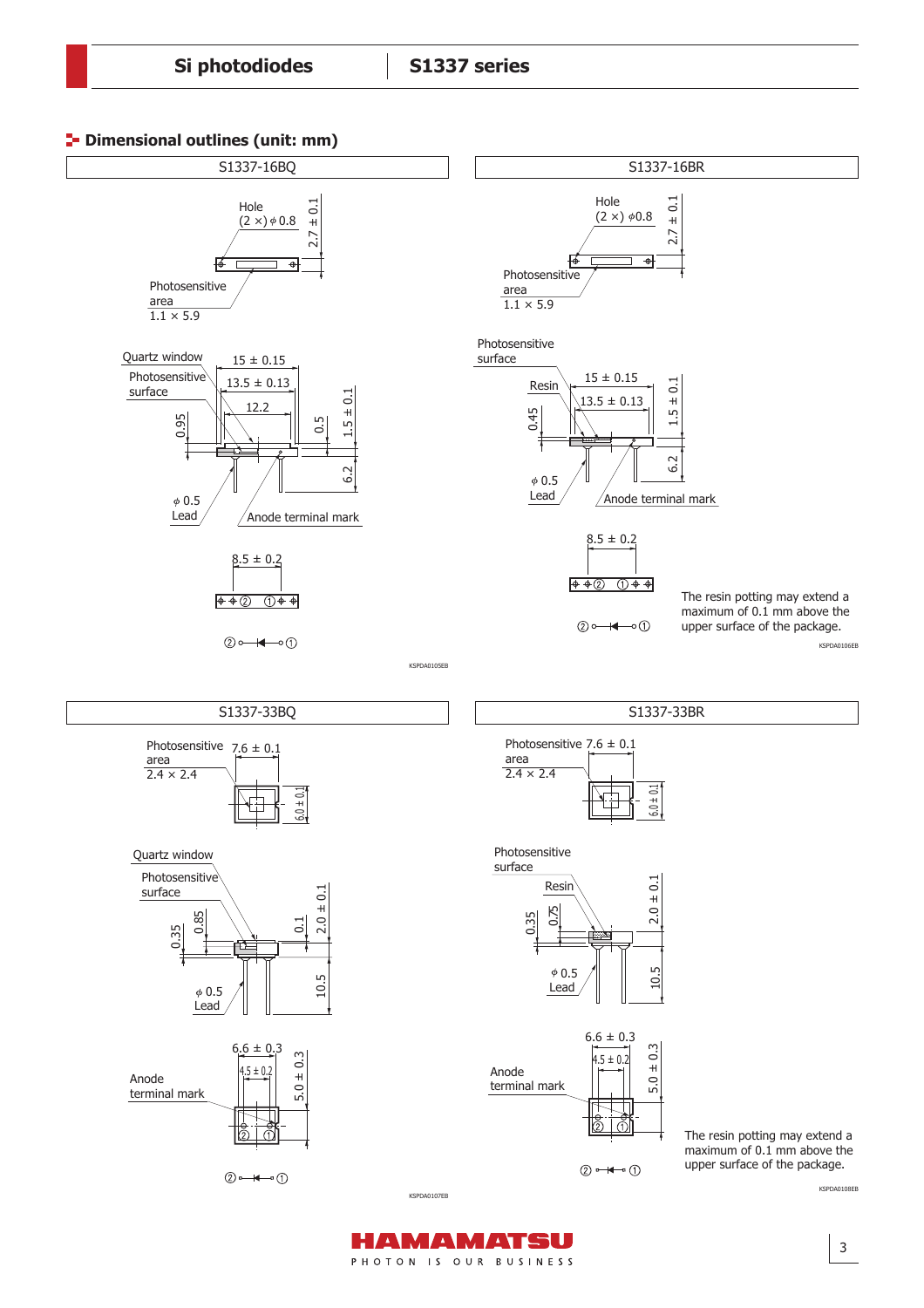

KSPDA0111EB

HAMAMATSU PHOTON IS OUR BUSINESS

 $\textcircled{2}\circ\!\!\!\!-\!\!\!\!-\!\!\!\!-\!\!\!\!-\!\!\!\!-\!\!\circ\oplus$ 

4 KSPDA0112EB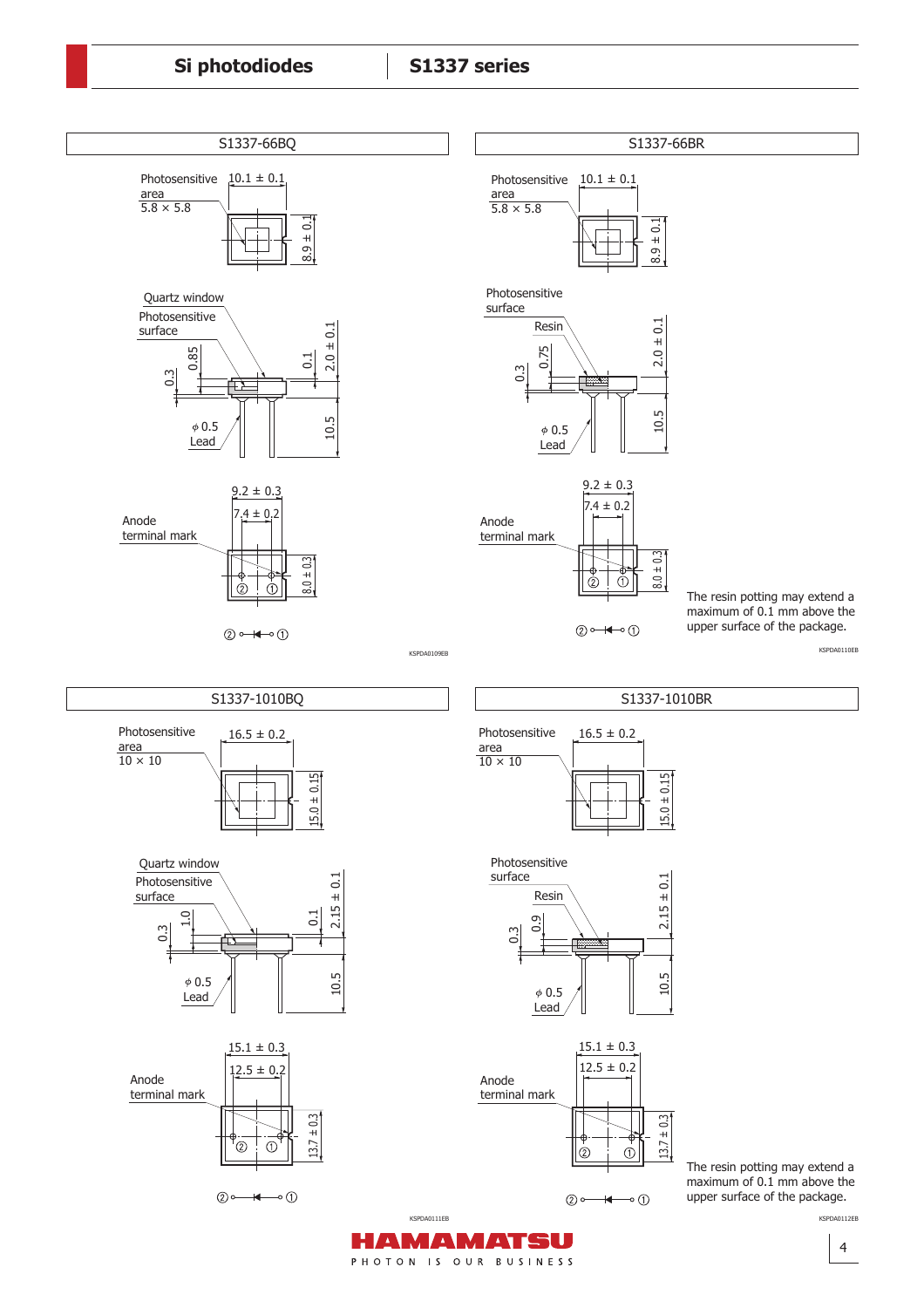

#### **Precautions against UV light exposure**

- ∙ When UV light irradiation is applied, the product characteristics may degrade. Such examples include degradation of the product's UV sensitivity and increase in dark current. This phenomenon varies depending on the irradiation level, irradiation intensity, usage time, and ambient environment and also varies depending on the product model. Before employing the product, we recommend that you check the tolerance under the ultraviolet light environment that the product will be used in.
- ∙ Exposure to UV light may cause the characteristics to degrade due to gas released from the resin bonding the product's component materials. As such, we recommend that you avoid applying UV light directly on the resin and apply it on only the inside of the photosensitive area by using an aperture or the like.